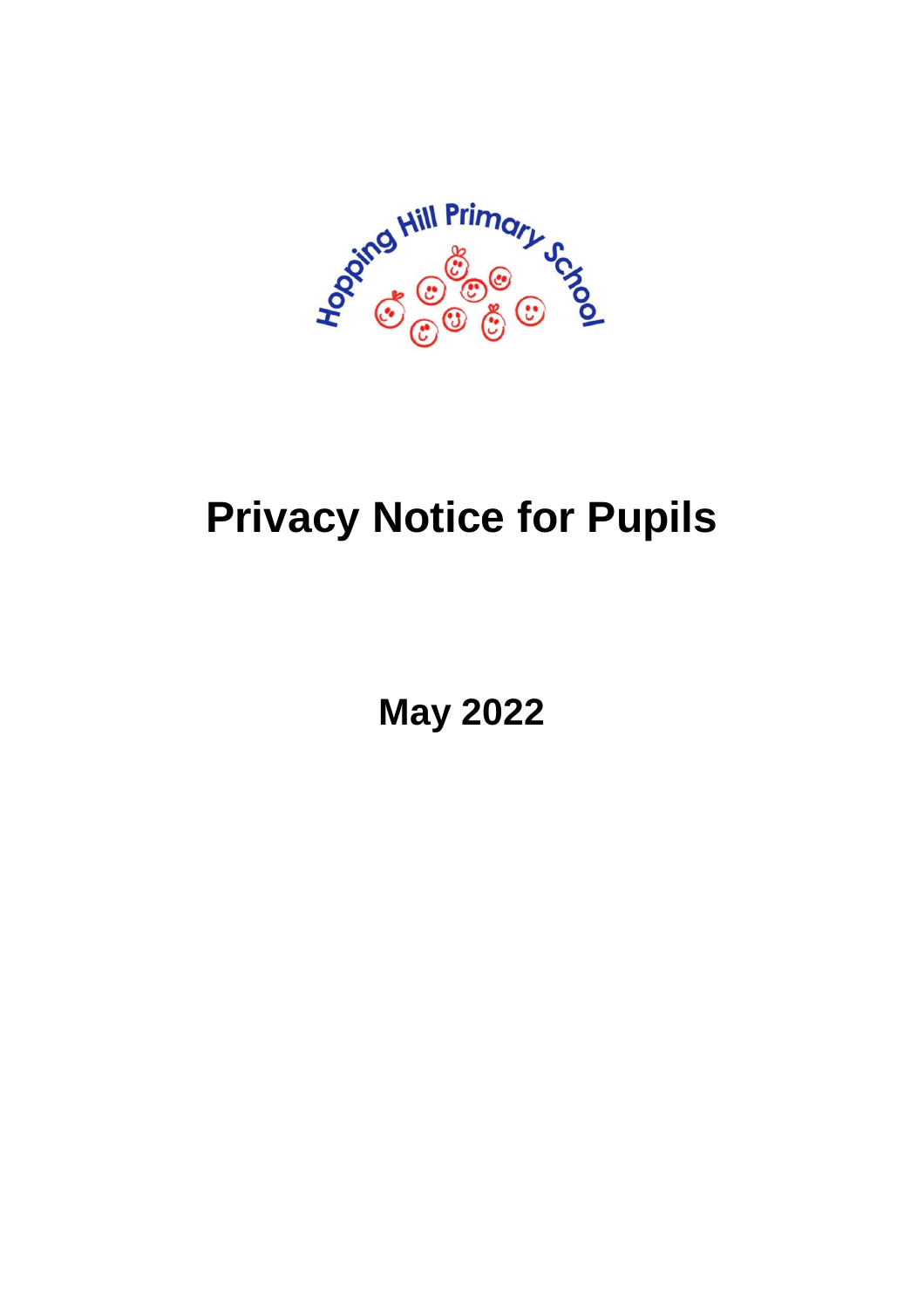# **Privacy Notice for Pupils**

Under Data Protection Law, individuals have a right to be informed about how Hopping Hill Primary School, Pendle Road, Duston, Northampton, NN5 6DT, uses any personal data that we hold about them. We comply with this right by providing privacy notices to individuals where we are processing their personal data.

This privacy notice explains how we collect, store and use personal data about **pupils**.

We, Hopping Hill Primary School, are the 'data controller' for the purposes of data protection law.

Our Data Protection Officer is **[The ICT Service](https://theictservice.org.uk/service/gdpr-dpo-service/)** (see 'Complaints' / 'Contact us' below).

## **The personal data we hold:**

Personal data that we may collect is essential for the school to fulfil its official functions and meet legal requirements. Personal data that the school may use, store and share (when appropriate) about students/pupils includes, but is not restricted to:

- Contact details, contact preferences, date of birth, identification documents
- Results of internal assessments and externally set tests
- Pupil and curricular records
- Characteristics, such as ethnic background, eligibility for free school meals, or special educational needs
- **Exclusion information**
- **Behaviour information**
- Medical information including details of any medical conditions, including both physical and mental health
- Attendance information
- Safeguarding information
- Details of any support received, including care packages, plans and support providers
- Photographs
- CCTV images captured in the main entrance of the school
- Data about use of the school's information and communications system

We may also hold data about students/pupils that we have received from other organisations, including other schools, local authorities and the Department for Education.

#### **Why we use this data:**

We use this data to:

- Support student/pupil learning
- Monitor and report on student/pupil progress
- Provide appropriate pastoral care
- Protect student/pupil welfare
- Assess the quality of our services
- Administer admissions waiting lists
- Carry out research
- Comply with the law regarding data sharing

#### **Our legal basis for using this data:**

We only collect and use pupils' personal data when the law allows us to. Most commonly, we process it where:

• We need to comply with a legal obligation.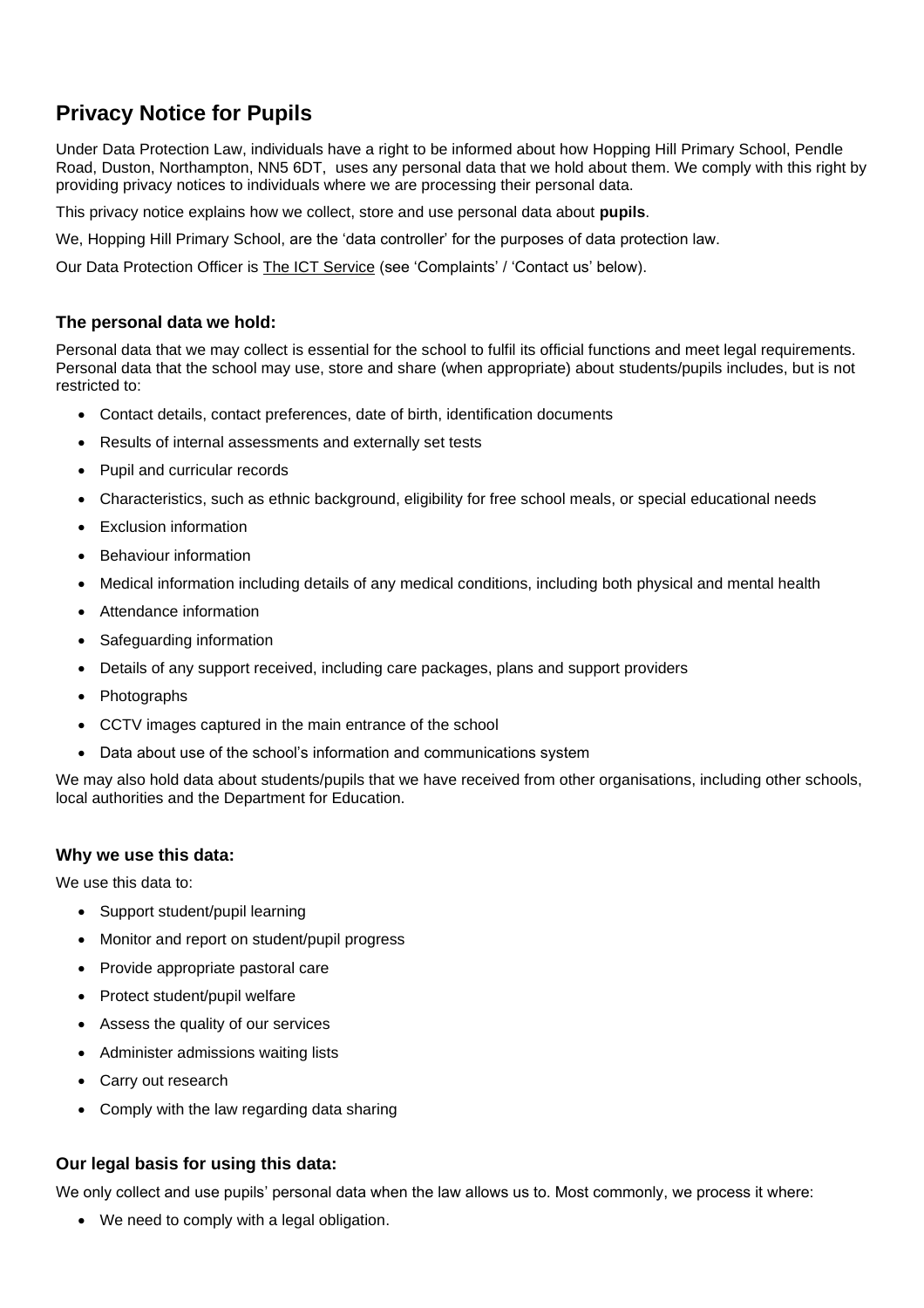• We need it to perform an official task in the public interest.

Less commonly, we may also process pupils' personal data in situations where:

- We have obtained consent to use it in a certain way.
- We need to protect the individual's vital interests (or someone else's interests).

Where we have obtained consent to use pupils' personal data, this consent can be withdrawn at any time.

We will make this clear when we ask for consent and explain how consent can be withdrawn. Consent will usually be sought from pupils aged over the age of 12 but from Parents / Carers if the child is younger than that, or if the pupil is not considered mature enough to understand their rights over their own data.

Some of the reasons listed above for collecting and using pupils' personal data overlap, and there may be several grounds which justify our use of this data.

# **Our basis for using Special Category data:**

For 'Special Category' data, we only collect and use it when we have both a lawful basis, as set out above, and one of the following conditions for processing as set out in Data Protection Law:

- We have obtained explicit consent to use the special category personal data in a certain way.
- We need to perform or exercise an obligation or right in relation to employment, social security or social protection law.
- We need to protect an individual's vital interests (i.e., protect a child's life or someone else's life), in situations where they are physically or legally incapable of giving consent.
- The data concerned has already been made manifestly public by the data subject.
- We need to process it for the establishment, exercise, or defense of legal claims.
- We need to process it for reasons of substantial public interest as defined in legislation.
- We need to process it for health or social care purposes, and the processing is done by, or under the direction of, a health or social work professional or by any other person obliged to confidentiality under law.
- We need to process it for public health reasons, and the processing is done by, or under the direction of, a health professional or by any other person obliged to confidentiality under law.
- We need to process it for archiving purposes, scientific or historical research purposes, or for statistical purposes, and the processing is in the public interest.

For criminal offence data, we will only collect and use it when we have both a lawful basis, as set out above, and a condition for processing as set out in data protection law. Conditions include:

- We have obtained consent to use it in a specific way.
- We need to protect an individual's vital interests (i.e., protect a child's life or someone else's life), in situations where they are physically or legally incapable of giving consent.
- The data concerned has already been made manifestly public by the data subject.
- We need to process it for, or in connection with, legal proceedings, to obtain legal advice, or for the establishment, exercise or defense of legal rights.
- We need to process it for reasons of substantial public interest as defined in legislation.

# **Collecting this information:**

We collect and generate pupil information in a variety of ways including, but not limited to:

- Registration and application forms
- MIS Data collection
- Via Common Transfer File or secure file transfer from a previous school
- In the process of carrying out our public task

While the majority of information we collect about pupils is mandatory, there is some information that can be provided voluntarily.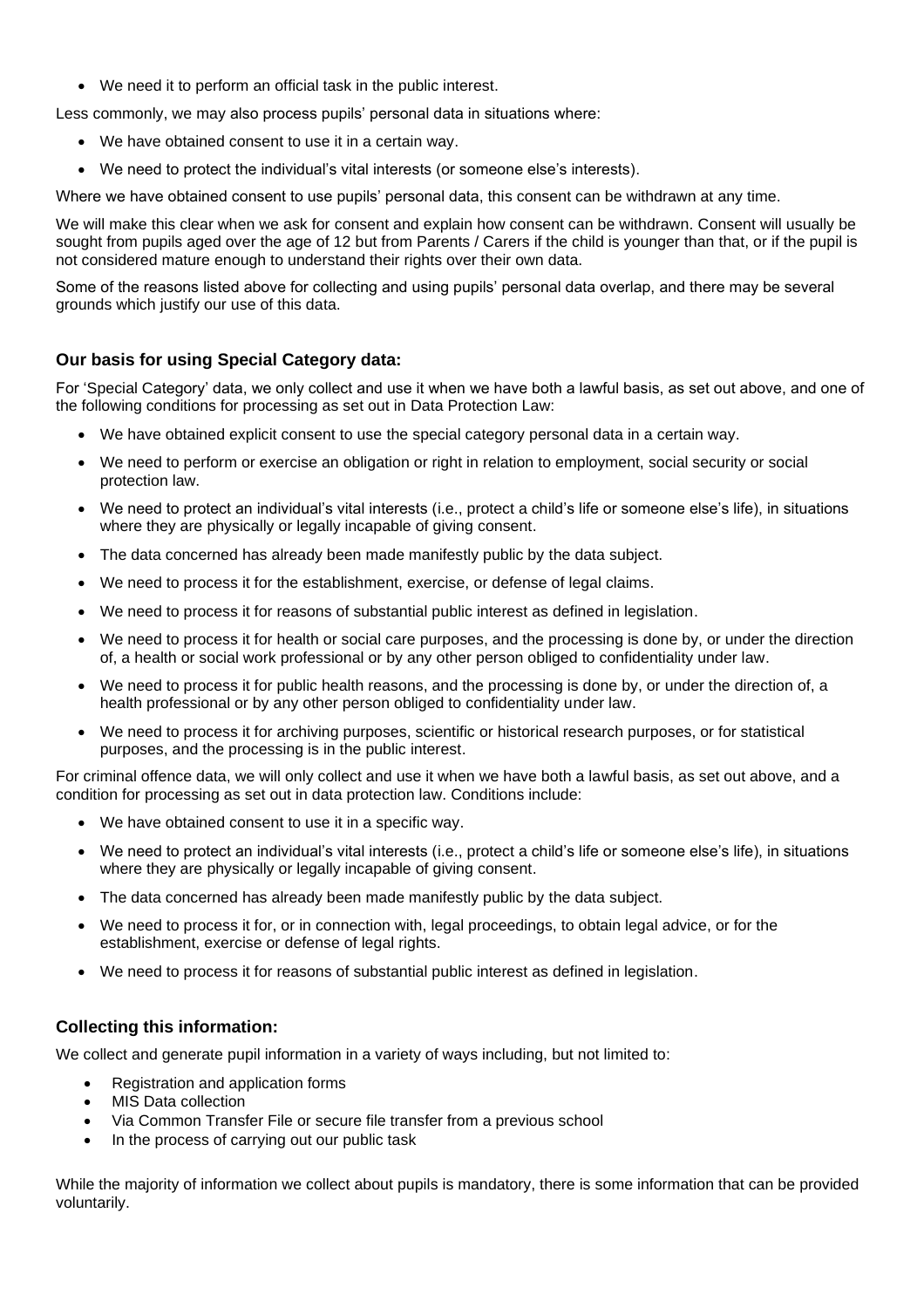Whenever we seek to collect information from a Pupil or their Parent / Carer, we make it clear whether providing it is mandatory or optional. If it is mandatory, we will explain the possible consequences of not complying.

#### **How we store this data:**

We keep personal information about students/pupils while they are attending our school. We may also keep it beyond their attendance at our school if this is necessary in order to comply with our legal obligations. We keep personal data according to the Retention Schedule set out in the Information and Record Management Society's Toolkit for Schools. This can be found [here](https://irms.org.uk/page/AcademiesToolkit) (Maintained Schools) or here if you are part of an Academy.

#### **Data sharing:**

We do not share information about pupils with any third party without consent unless the law and our policies allow us to do so.

Where it is legally required, or necessary (and it complies with data protection law) we may share personal information about pupils with:

- Our Local Authority to meet our legal obligations to share certain information with it, such as safeguarding concerns and exclusions and to ensure that it can carry out its statutory duties.
- Schools our pupils are moving to to help us support our pupils who are moving to another school by easing the transition process.
- The Department for Education to meet our legal obligations to share certain information with it.
- The pupil's family and representatives to provide regular reports on the pupil's progress and to ensure the pupil's safety whilst at school.
- Educators and examining bodies to meet our legal obligations and allow the pupil to be entered for assessments.
- Ofsted to meet our legal obligations.
- Suppliers and service providers to enable them to provide the service we have contracted them for.
- Survey and research organisations to help us fulfil our public task.
- Health authorities to meet our legal obligation to keep our pupils safe.
- Health and social welfare organisations to meet our legal obligation and to protect the pupils.
- Professional advisers and consultants to help us fulfil our public task.
- Charities and voluntary organisations to help us fulfil our public task and to protect the pupils.
- Police forces, courts, tribunals to meet our legal obligations to share information with them.

#### **Transferring data internationally:**

Where we transfer personal data to a country or territory outside the United Kingdom, we will do so in accordance with Data Protection Law.

#### **National Pupil Database**

We are required to provide information about pupils to the Department for Education as part of statutory data collections such as the school census and early years' census.

Some of this information is then stored in the [National Pupil Database](https://www.gov.uk/government/publications/national-pupil-database-user-guide-and-supporting-information) (NPD), which is owned and managed by the Department for Education and provides evidence on school performance to inform research.

The database is held electronically so it can easily be turned into statistics. The information is securely collected from a range of sources including schools, local authorities and exam boards.

The Department for Education may share information from the NPD with other organisations which promote children's education or wellbeing in England. Such organisations must agree to strict terms and conditions about how they will use the data.

For more information, see the Department's webpage on [how it collects and shares research data.](https://www.gov.uk/data-protection-how-we-collect-and-share-research-data)

You can also [contact the Department for Education](https://www.gov.uk/contact-dfe) with any further questions about the NPD.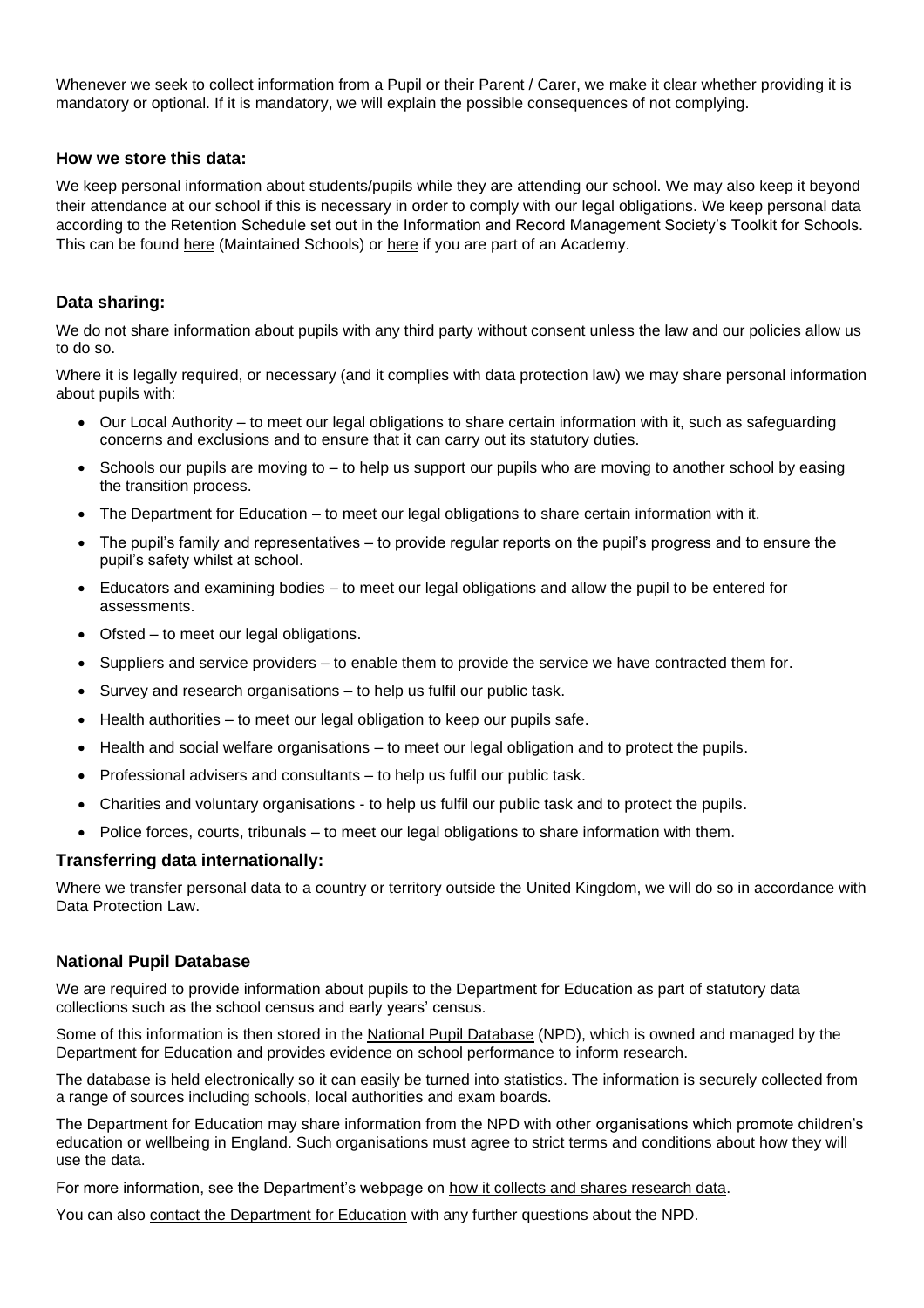# **Parents and Pupils' rights regarding personal data:**

Pupils have a right to make a **'subject access request'** to gain access to personal information that the school holds about them (if the data subject is over 12 years old).

Parents / Carers will usually be expected to make a request with respect to their child's data where the child's age (usually under the age of 12) or Special Needs mean the child is not mature enough to understand their rights over their own data, or alternatively where the child has provided consent for them to make the request.

If a valid subject access request is made, and if we do hold data about the pupil, we will:

- Give you a description of it
- Tell you why we are holding and processing it, and how long we will keep it for
- Explain where we got it from, if not from you or your child
- Tell you who it has been, or will be, shared with
- Let you know whether any automated decision-making is being applied to the data, and any consequences of this
- Give you a copy of the information in an intelligible form

Individuals also have the right for their personal information to be transmitted electronically to another organisation in certain circumstances.

Parents/carers also have a legal right to access to their child's **Educational Record**. To request access, please contact Mrs Jo Fantarrow, Headteacher, Hopping Hill Primary School, Pendle Road, Duston, Northampton, NN5 6DT, 01604 751625

## **Other rights:**

Under Data Protection Law, individuals have certain rights regarding how their personal data is used and kept safe, including the right to:

- Object to the use of personal data if it would cause, or is causing, damage or distress.
- Prevent it being used to send direct marketing.
- Object to decisions being taken by automated means (by a computer or machine, rather than by a person).
- In certain circumstances, have inaccurate personal data corrected, deleted or destroyed, or restrict processing.
- Claim compensation for damages caused by a breach of the data protection regulations.

To exercise any of these rights, please contact Mrs Jo Fantarrow, Headteacher, Hopping Hill Primary School, Pendle Road, Duston, Northampton, NN5 6DT, 01604 751625These rights can be exercised by a Parent / Carer on behalf of a child on the same basis that they may make a Subject Access Request.

# **Complaints**

We take any complaints about our collection and use of personal information very seriously.

If you think that our collection or use of personal information is unfair, misleading or inappropriate, or have any other concern about our data processing, please raise this with us in the first instance.

To make a complaint, please contact Mrs Jo Fantarrow, Headteacher, Hopping Hill Primary School, Pendle Road, Duston, Northampton, NN5 6DT, 01604 751625

You can also contact our Data Protection Officer:

Mr. Paul Stratford

Email: [dpo@theictservice.org.uk](mailto:dpo@theictservice.org.uk)

Tel: 0300 300 0000

Address: Speke House, 17 Compass Point Business Park, Stocks Bridge Way, St Ives, Cambs PE27 5JL

Alternatively, you can make a complaint to the Information Commissioner's Office: